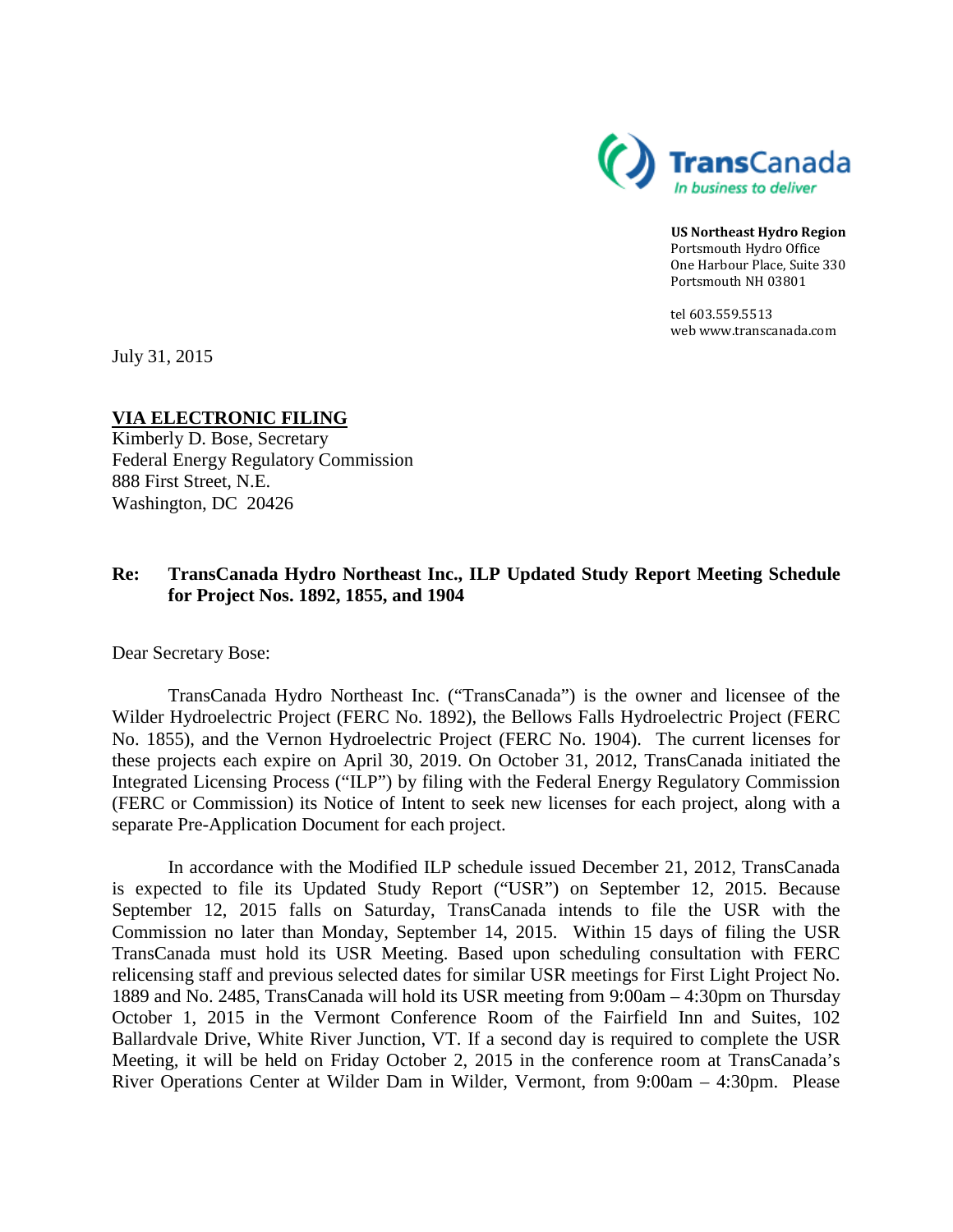Kimberly D. Bose, Secretary July 31, 2015 Page | 2

park in the area to the right of the access road before you reach the fence and building. Please wait for someone to open the gate as this is a NERC-secure facility.

WebEx sessions have been created for remote audio and video attendees. Please use the date specific information on the WebEx Meeting Information pages attached to this letter.

If there are any questions regarding the information provided in this filing, the meetings or the process, please contact John Ragonese at 603-498-2851 or by emailing john\_ragonese@transcanada.com.

Sincerely,

the UZmere

John L. Ragonese FERC License Manager

cc: ILP Interested Parties and Working Group Participants (via email distribution lists)